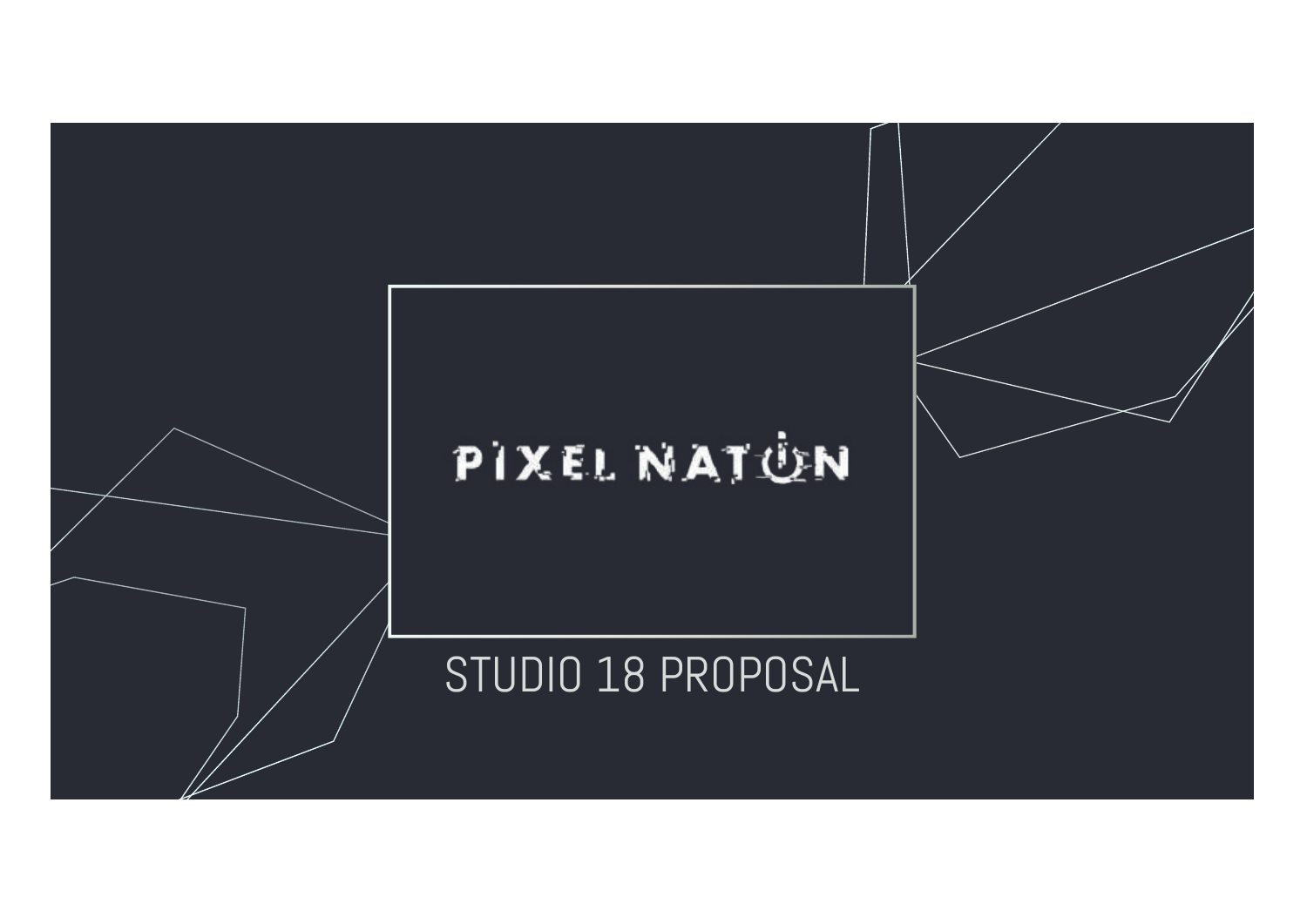

Pixel Nation are Virtual Production Experts, specialising in global, virtual studio and streaming services.

Taking the world by storm, creating custom-designed unreal virtual environments and bringing speakers from all over the world, together like never before.

Managing spectacular productions and collaborations with clients and studios, this onestop Hub provides the creativity, production and technical know-how to create bespoke experiences around the globe.

Custom built green screen studio enabling presenters to walk within and engage with consumers from a virtual stage environment.

Executing our virtual events in the same manor in which we execute our live events, in terms of playback, front-of-house (FOH) functionality and specialty. This is now matched with the limitless & spectacular virtual animation opportunities.

**PIXEL NATUN**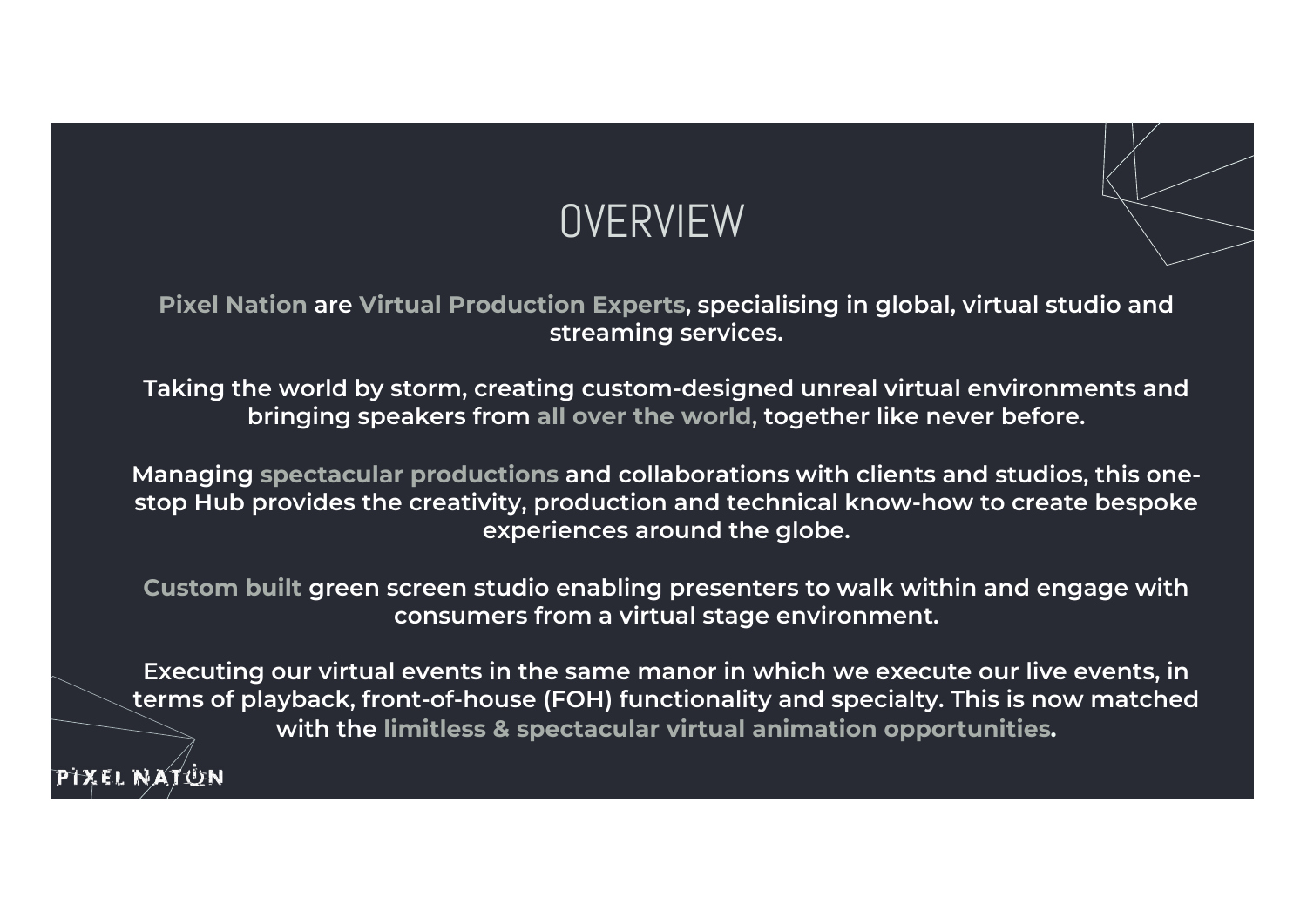# STUDIO 18 1. INFINITE GREEN SCREEN INTERNET & WIFI BACKUP Using a WAN smoothing bonding solution that minimized dropouts and packet loss. This solution uses 2 complete separate ISP Providers with failover capabilities. Dedicated Wi-Fi available to our clients whilst in studio. 2. BOARDROOM FACILITIES  $\boldsymbol{A}$  ONSITE KITCHEN DRESSING ROOM 6. GENERATOR BACKUP

PIXEL MATUN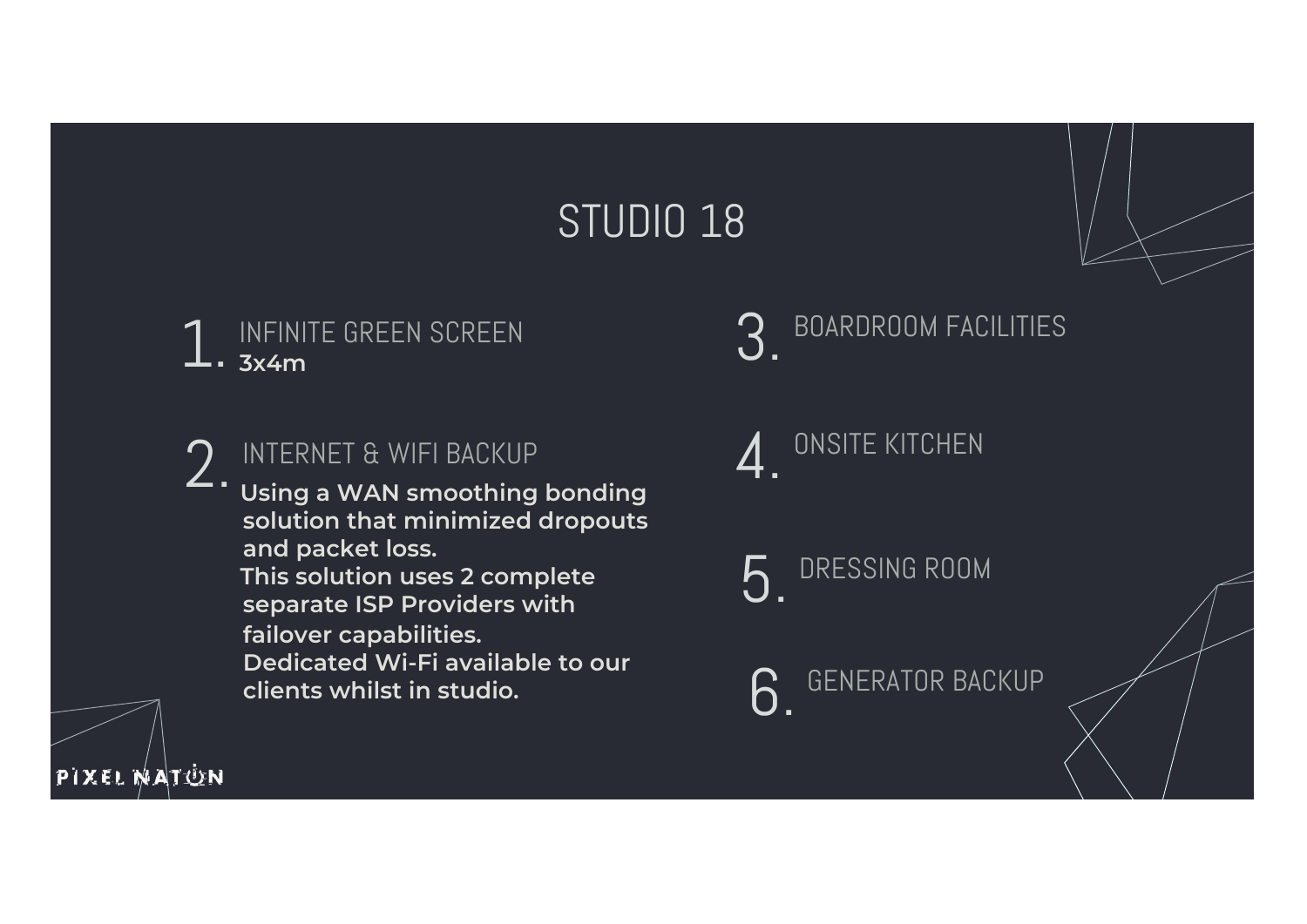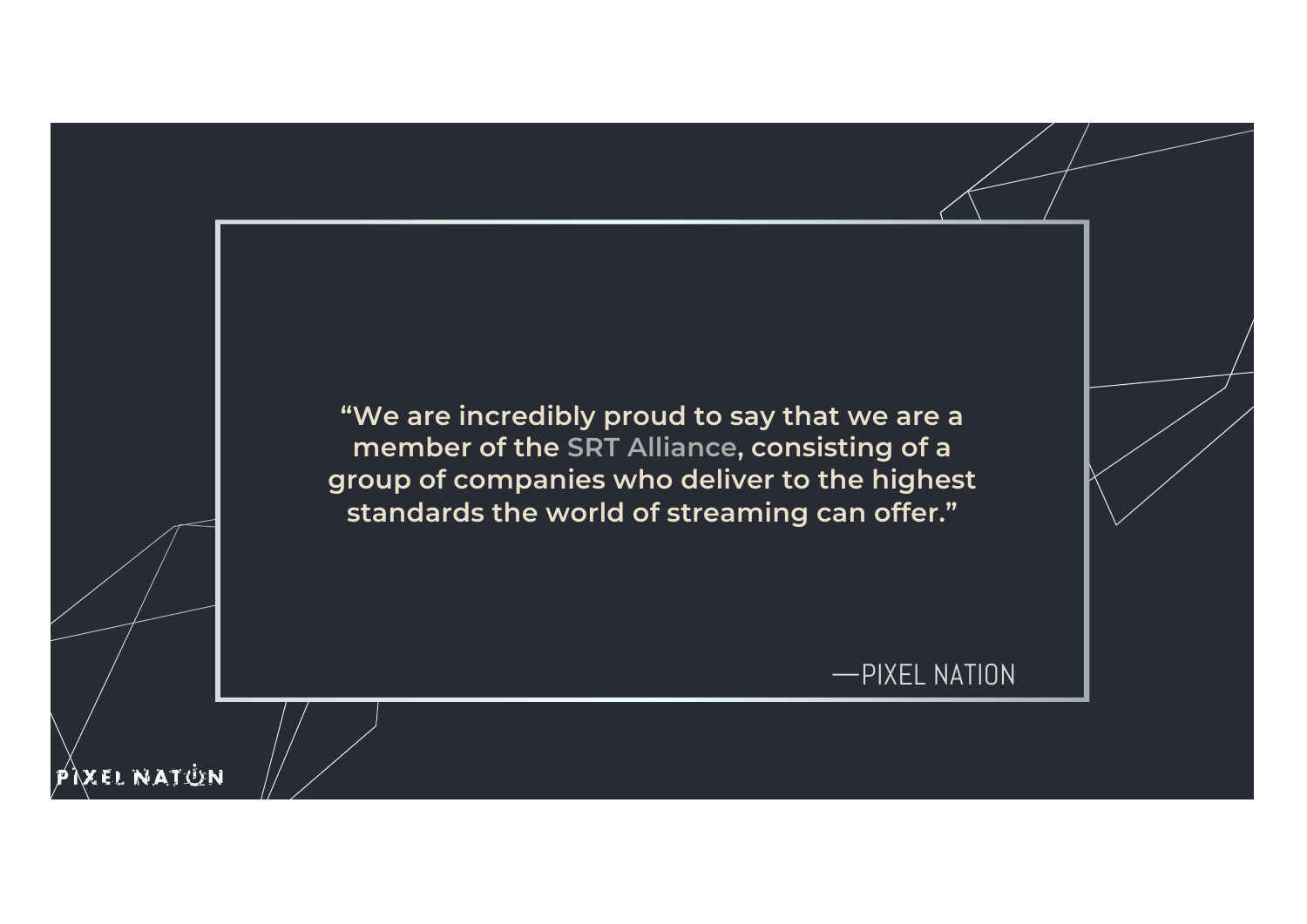

We offer our very own green screen environment enabling presenters to walk within and engage with consumers from a virtual stage environment.

A dedicated technical team focusing on bringing your message to life in a seamless, intelligent and creative manner.

PIXEL NATUN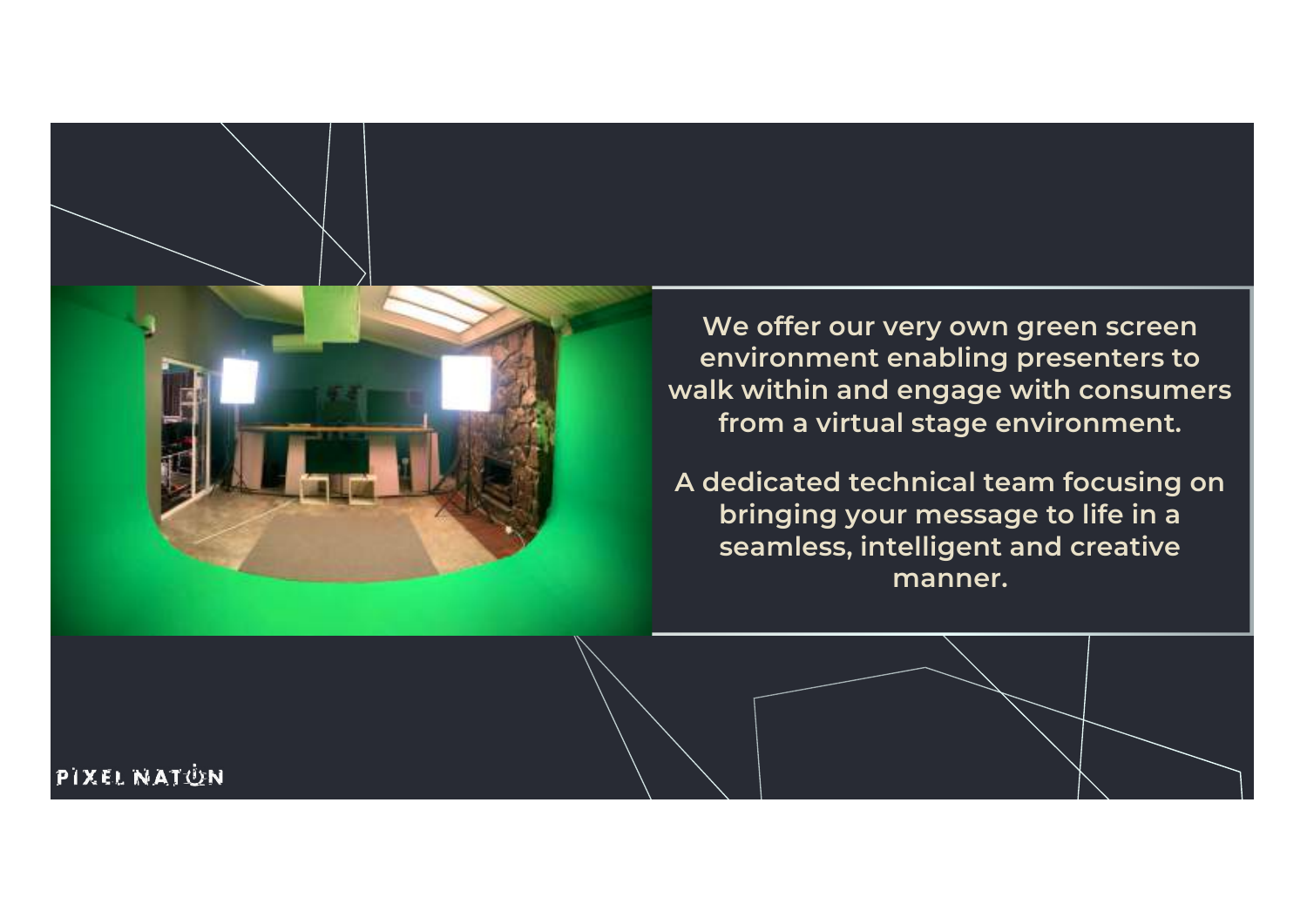We have a dedicated graphics team who build each environment to your needs and specifications and bring your brand communication to life.

A dedicated production team working to ensure that all your deliverables and requirements are met.



PIXEL NATUN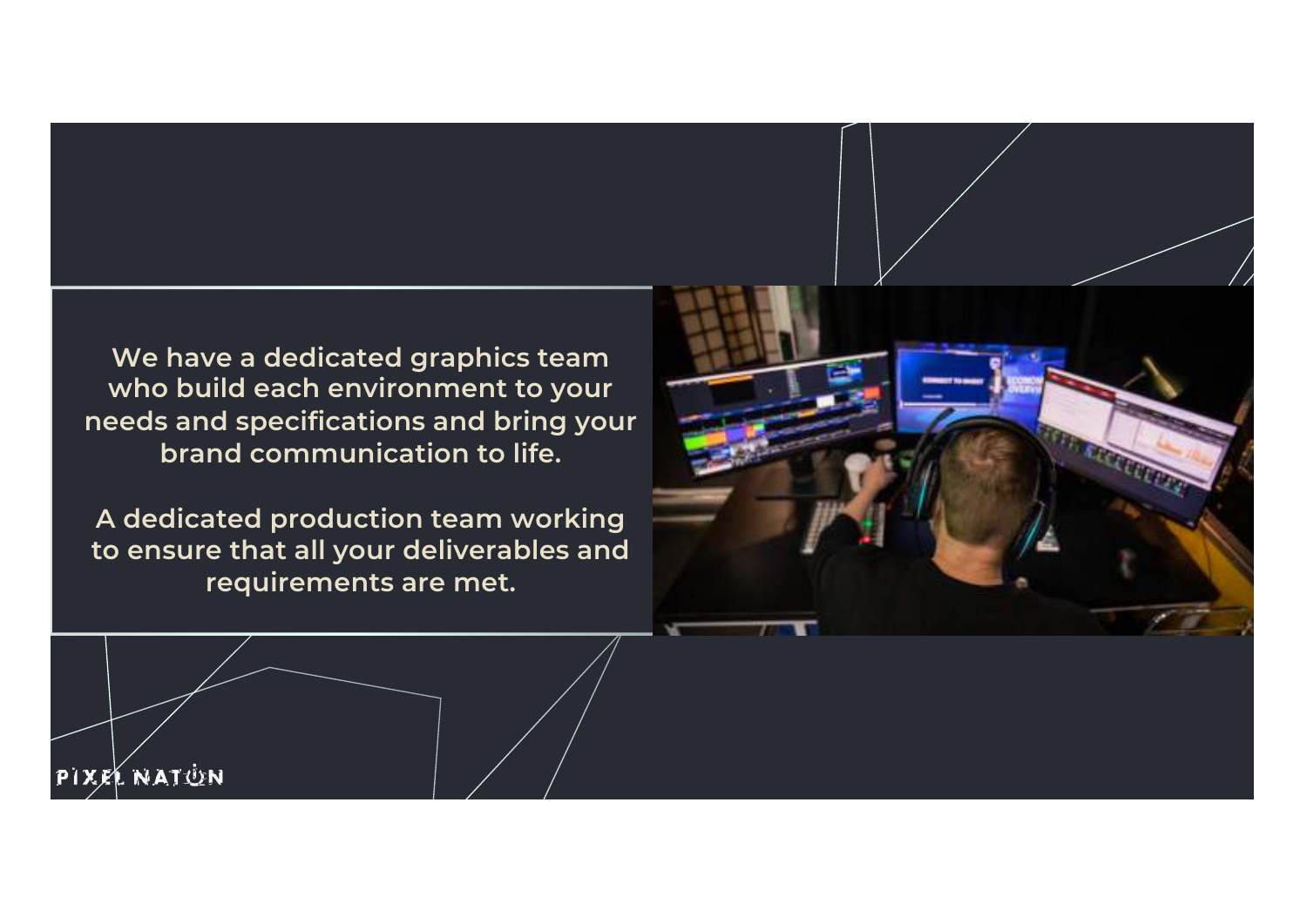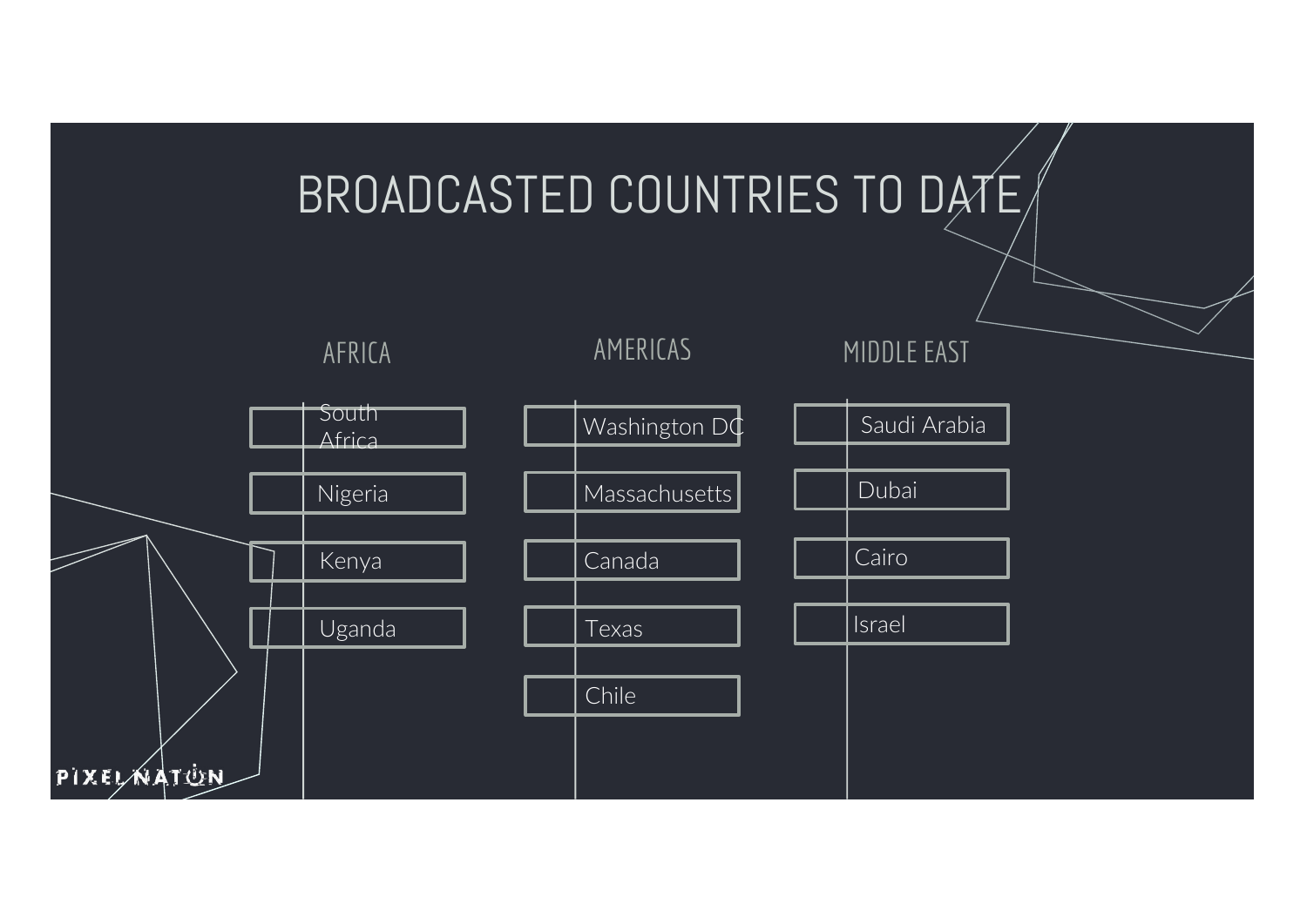### BROADCASTED COUNTRIES TO DATE EUROPE Zurich Tilburg Italy Moscow Istanbul Helsinki France Germany Spain Portugal Vienna Oslo United Kingdom Netherlands Copenhagen Stockholm **Athens**

PIXELAATUN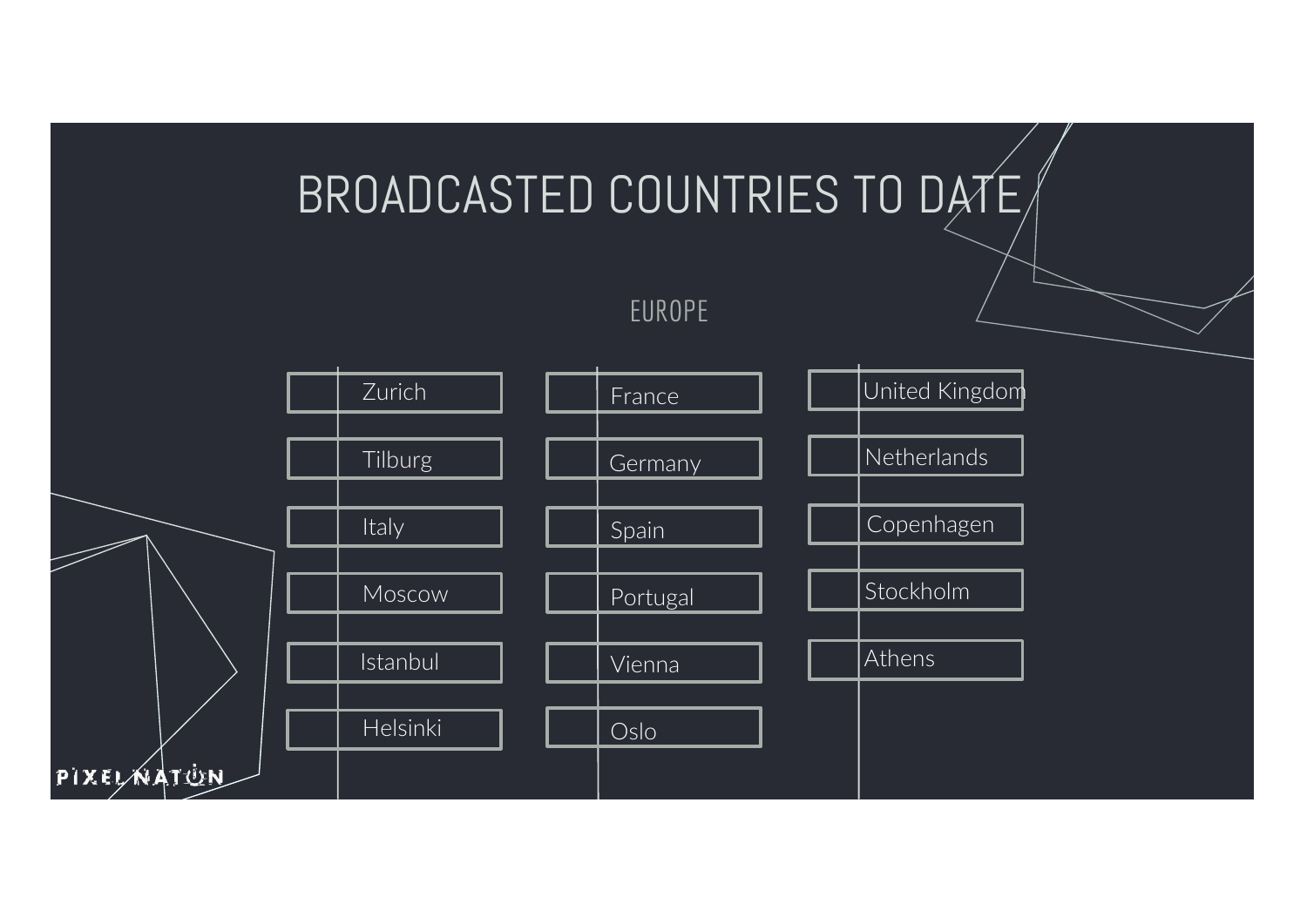# STUDIO 18 CUSTOM PLATFORMS



- Passcode
- Moderated Q&A
- Polls
- Basic Analytics (Name, Email, Date, Time)
- HD Broadcast
- Max 1000 Connections
- No Banner Branding
- No Customization
- No Helpdesk



## STREAMline BROADCAST EXPRESS

- Registration
- Moderated Q&A
- Polls
- **Moderate Analytics** (Name, Email, Company, Viewing Time, Date, Time)
- HD Broadcast
- Max 1000 Connections
- Limited Branding (Banners Only)
- Limited Customization (Content & Layout)
- **Helpdesk available for 3hrs**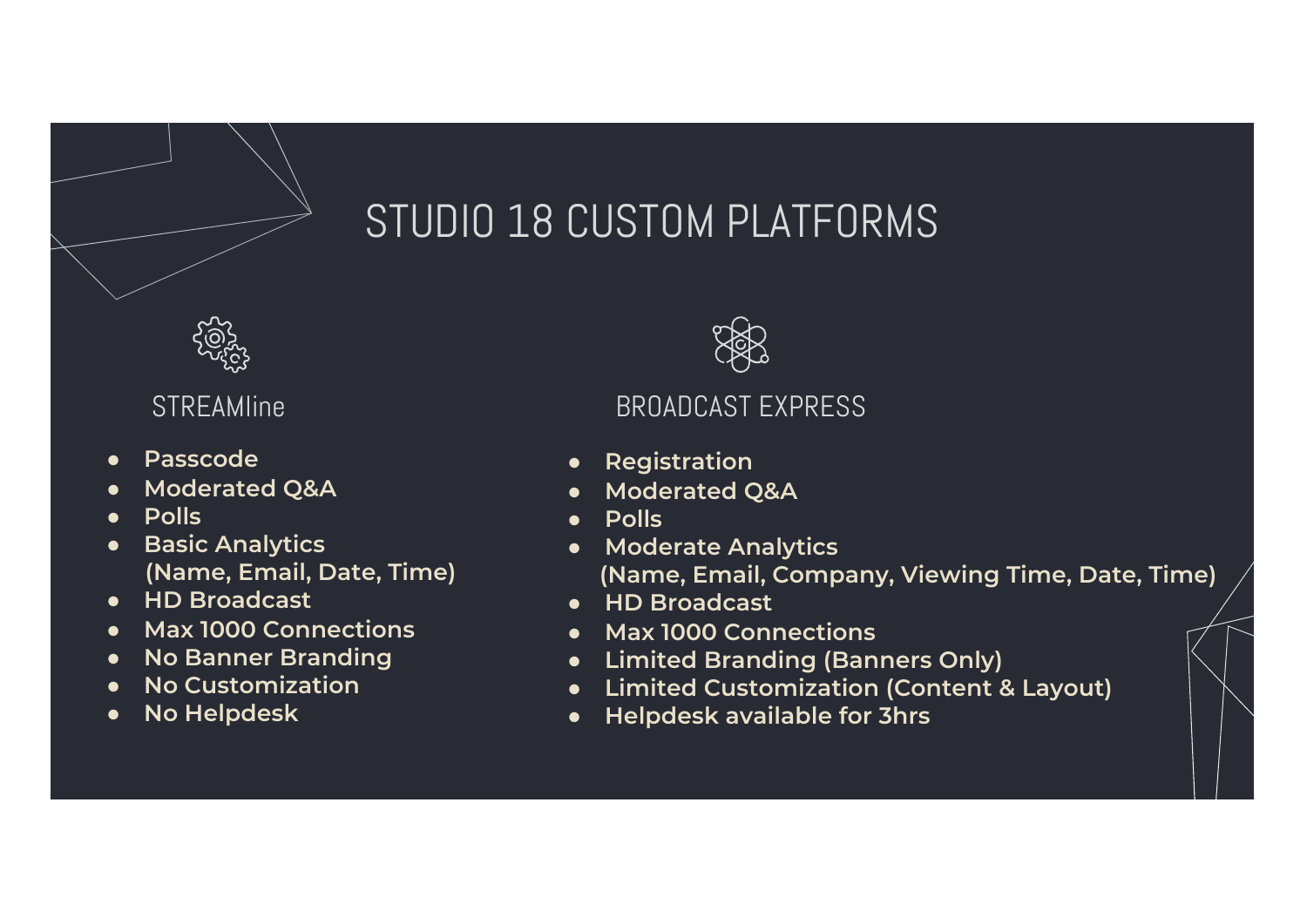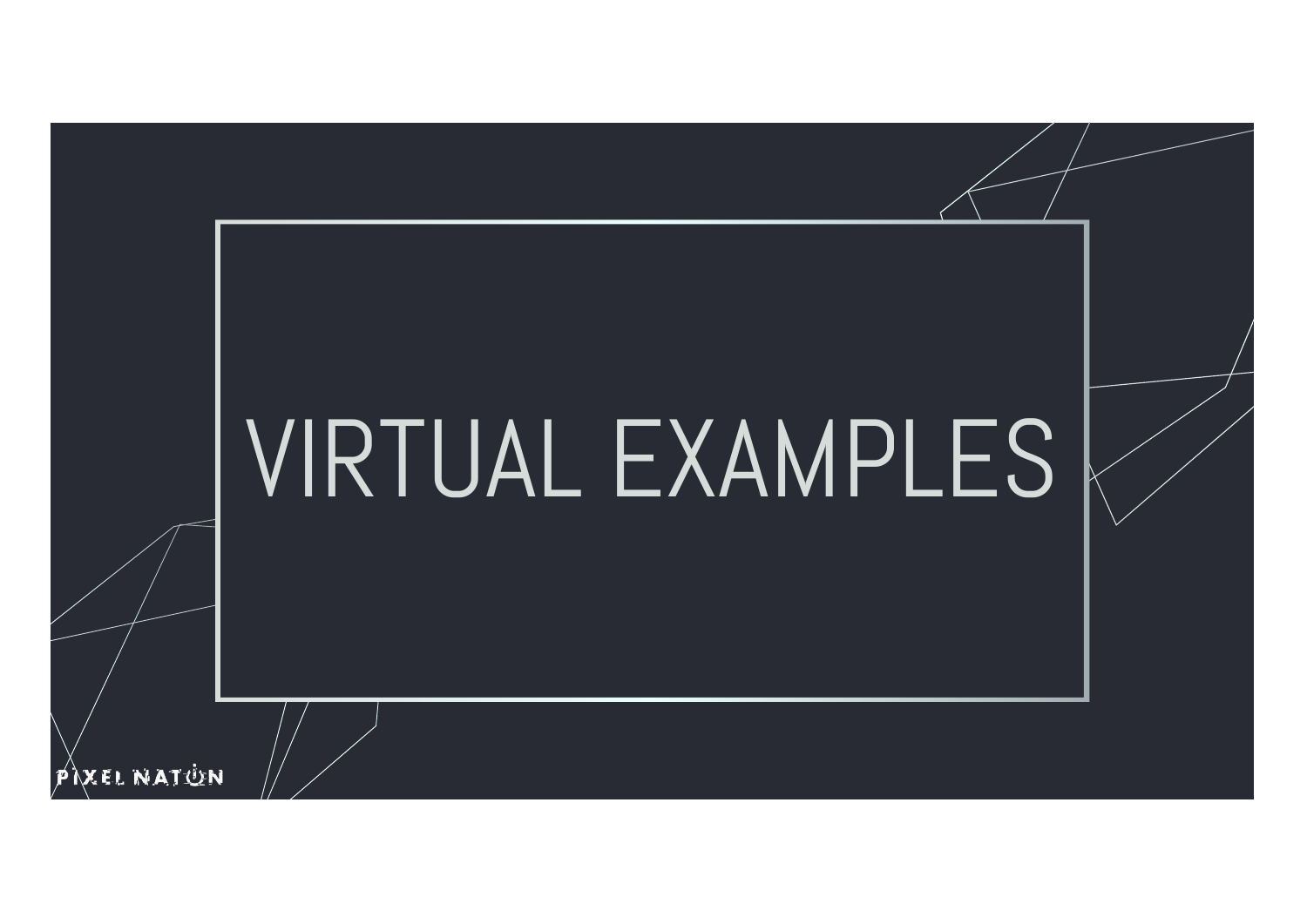The following clips showcase: Custom Made Virtual Environments Speakers in studio with Presentations Multiple Camera Angles Global Guests Dialing In Multiple platform integration (ZOOM/Teams)

XEL NAT<u>ùn</u>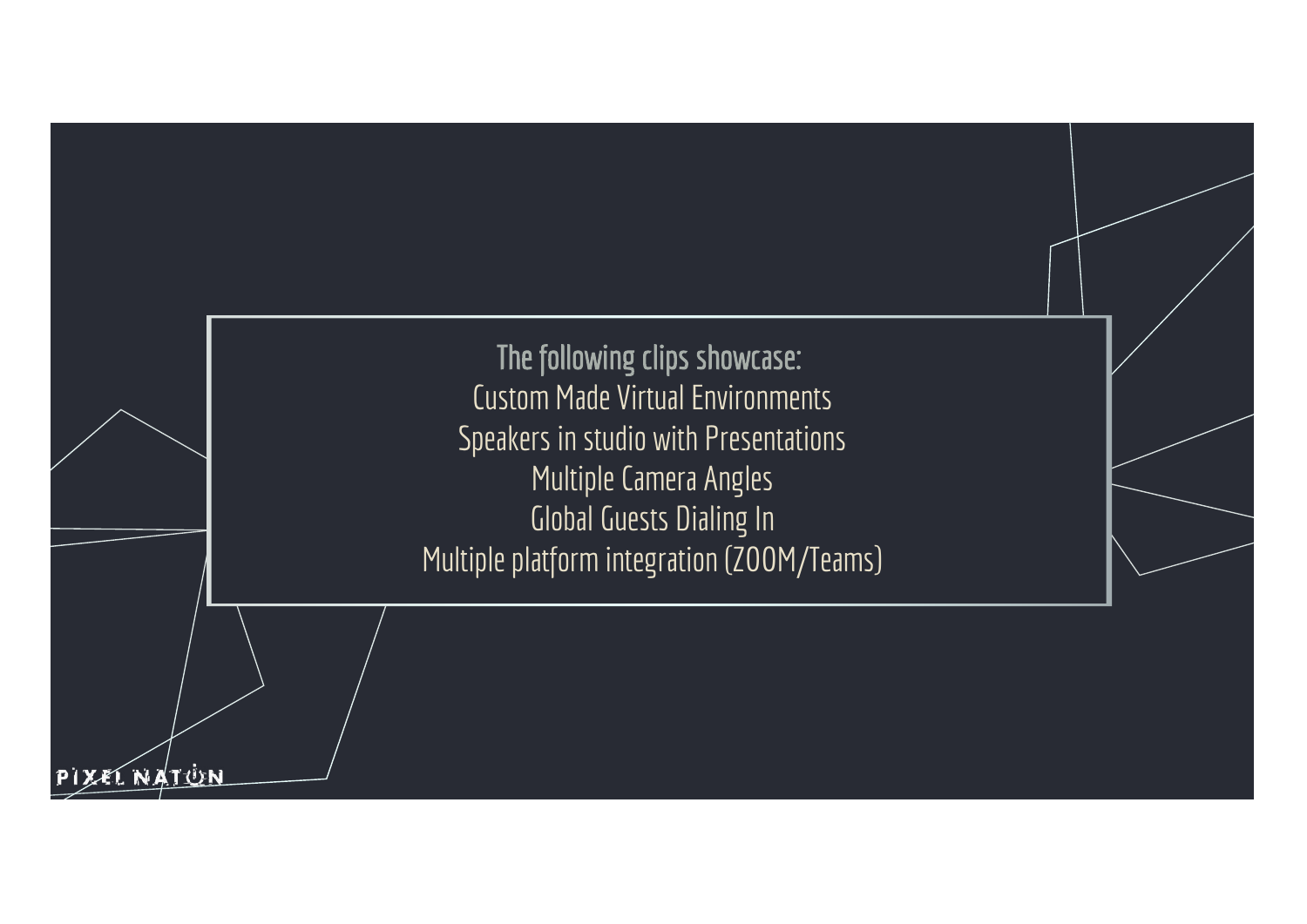



click on the thumbnail for link to show highlights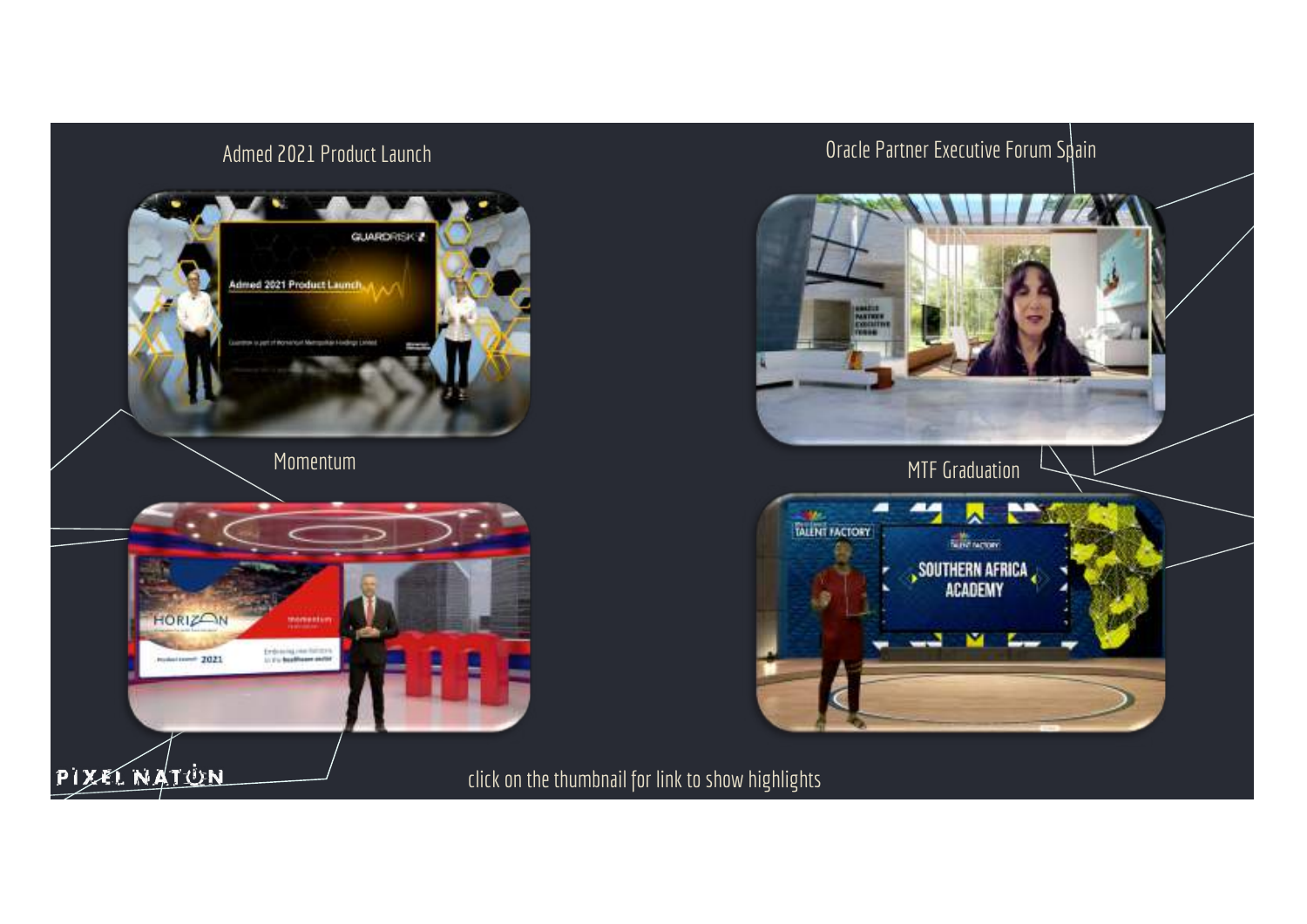